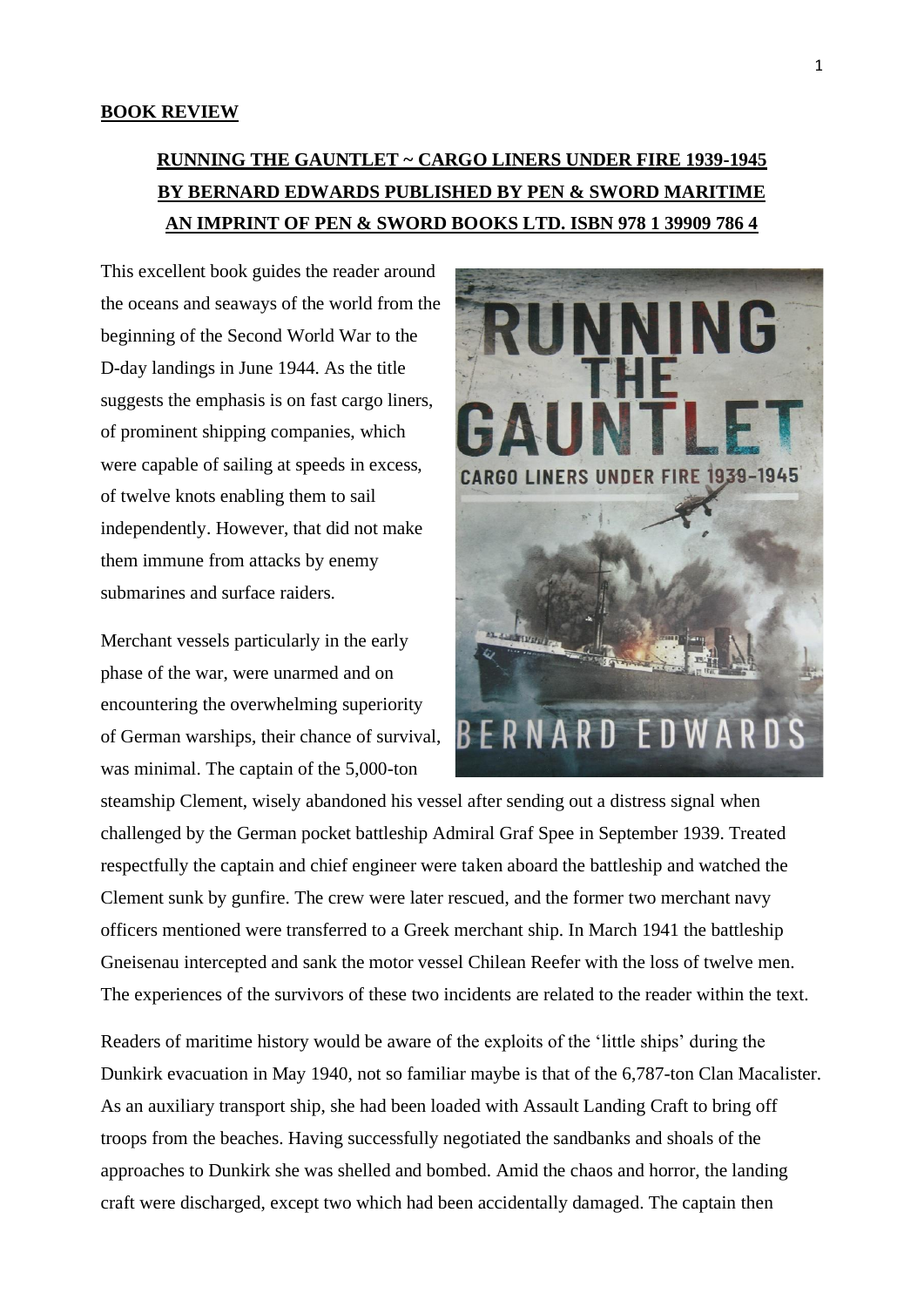decided to manoeuvre his ship closer inshore to take aboard evacuees from the smaller craft. Inevitable the Clan Macalister became a target for enemy bombers and was sunk. Eighteen of her crew were killed and others wounded. The captain was among the survivors.

A victim of the U-99, commanded by Otto Kretschmer, in July 1940 was the 12,382-ton Auckland Star, of the Blue Star Line, when sailing with an unescorted convoy off the coast of Ireland, fortunately without loss of life. Kretschmer was a successful U-boat commander sinking 117,637-tons of shipping. Quoted within the text is Kretschmer's description of the sinking of the Auckland Star from his biography The Golden Horseshoe by Terence Robertson.

The Germans converted nine fast cargo liners into heavily armed commerce raiders, disguising their appearance as ordinary merchant vessels, in a similar way to Q-ships used by Great Britain in the First World War. The voyages of four commerce raiders, the Orion, Atlantis, Pinguin and Kormoran who scoured the seas off Australia, in the Atlantic and Indian Oceans for opportune targets is ably told. These vessels had to be self-reliant to remain at sea for long periods by confiscating food, fuel, and useful equipment from intercepted merchant ships, before sinking them. Although they inflicted death, destruction, leaving survivors adrift often in adverse weather conditions or taking them as captives, the voyages of these commercial surface raiders are remarkable, and ultimately paid a high price for their piratical activities.

Malta was an important and strategic island base for the British in the Mediterranean, inadequately defended, it became a ravage battleground, bombed, and blasted by Italian and German warplanes. This period in the island's history is known as the Siege of Malta, which lasted from June 1940 until November 1942. Churchill was determined that Malta should not fall to the enemy and instructed the island be kept supplied at whatever cost. This task could only be achieved by ships and men of the merchant navy. Their heroic endeavours on three separate occasions are described in compelling detail. Both merchant ships and their heavily armed Royal Navy escorts were subjected to co-ordinated and targeted bombing by Italian and German aircraft, attacks by motor gunboats and submarines as they sailed through the Mediterranean. Despite severe losses, merchant ships managed to deliver their vital cargoes to the battered island's population.

An amazing occurrence occurred after dark off the coast of Brazil in the autumn of 1941 when the Union Castle Line's, Richmond Castle practically collided head on with the British owned S.S. Bangalore. The latter was in contravention of the rules preventing collisions at sea and was so badly damaged, she was sunk by gunfire from the Richmond Castle. Although repaired she latter was sunk by U-176 in August 1942 off Newfoundland. There were no casualties sustained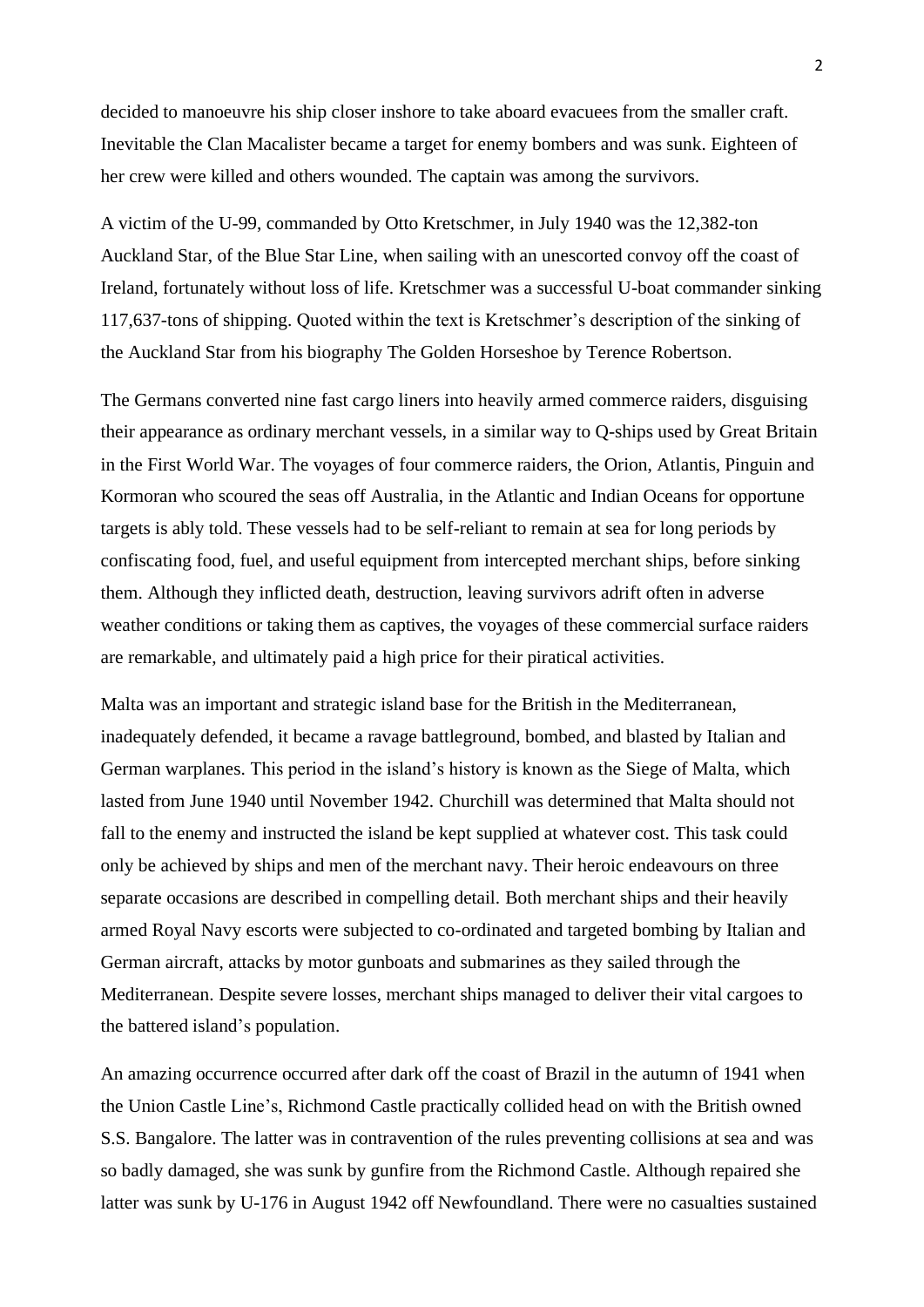by torpedoing of the vessel, but the survivors had to endure the riggers, of cruel sea of the North Atlantic for nine days. Fourteen died of exposure in the lifeboats before being rescued.

The Ellerman Lines passenger-cargo liner City of Cairo was torpedoed by U68 on a voyage from Table Bay to Pernambucco with 311 passengers and crew. Eighty-two of her crew and twenty-two passengers, loss their lives. The survivors took to lifeboats and their heart-rendering battle for survival is movingly told. An article about the loss of the City of Cairo appeared in the Daily Express in September 1981, prompting a reply from the captain of the U-68 which in turn was responded to by the City of Cairo's ships surgeon. At the time of her sinking amongst her cargo was 100-tons of silver rupees, some of which salvaged in 2013.

The gallant conduct of the captain and his crew of the Blue Star Line's, Empire Star is another story of heroic endeavour and fortitude. After evacuating over 2,000 from Singapore in November 1941 the ship was subjected to repeated and intense Japanese air attacks, before reaching the safety of Batavia. Another account of survival, by members of the crew from Melbourne Star, which was torpedoed and blew up is an emotional story bringing into focus the terror of war.

Over 800 merchant ships from Great Britain and America were involved in the invasion of Normandy in June 1941, loaded with cargoes to maintain the momentum of the troops advancing into France. Graphic descriptions and personal recollections describe the fate of some of these merchant ships during the landings.

This book by Bernard Edwards is a memorable tribute to ships of the Merchant Navy, their crews and passengers of fast cargo liners who became embroiled in the war at sea. Unflinchingly the crews sailed loaded with cargoes of every description into an uncertain future where an unseen enemy from below or above the waves could strike a fatal blow. If fortune was not in their favour, survival in open boats or on rafts in often very poor weather conditions required an element of luck and an iron will determination to cling onto life. It will be forever a stain on unsympathetic the shipping companies records that at the stroke of a pen their employees pay was stopped on the day the ship was sunk. Days cast adrift awaiting were counted as 'survivors leave.' On return their sufferings were ignored and were given a stark choice to sign on for another voyage. That fact that they did sign on ensured that the United Kingdom was kept supplied, with food and essential materials. The book contains eye-witness accounts both of friend and foe reinforcing the reality of what seafarers encountered during the Second World War. There are also black and white photographs, a bibliography, and index.